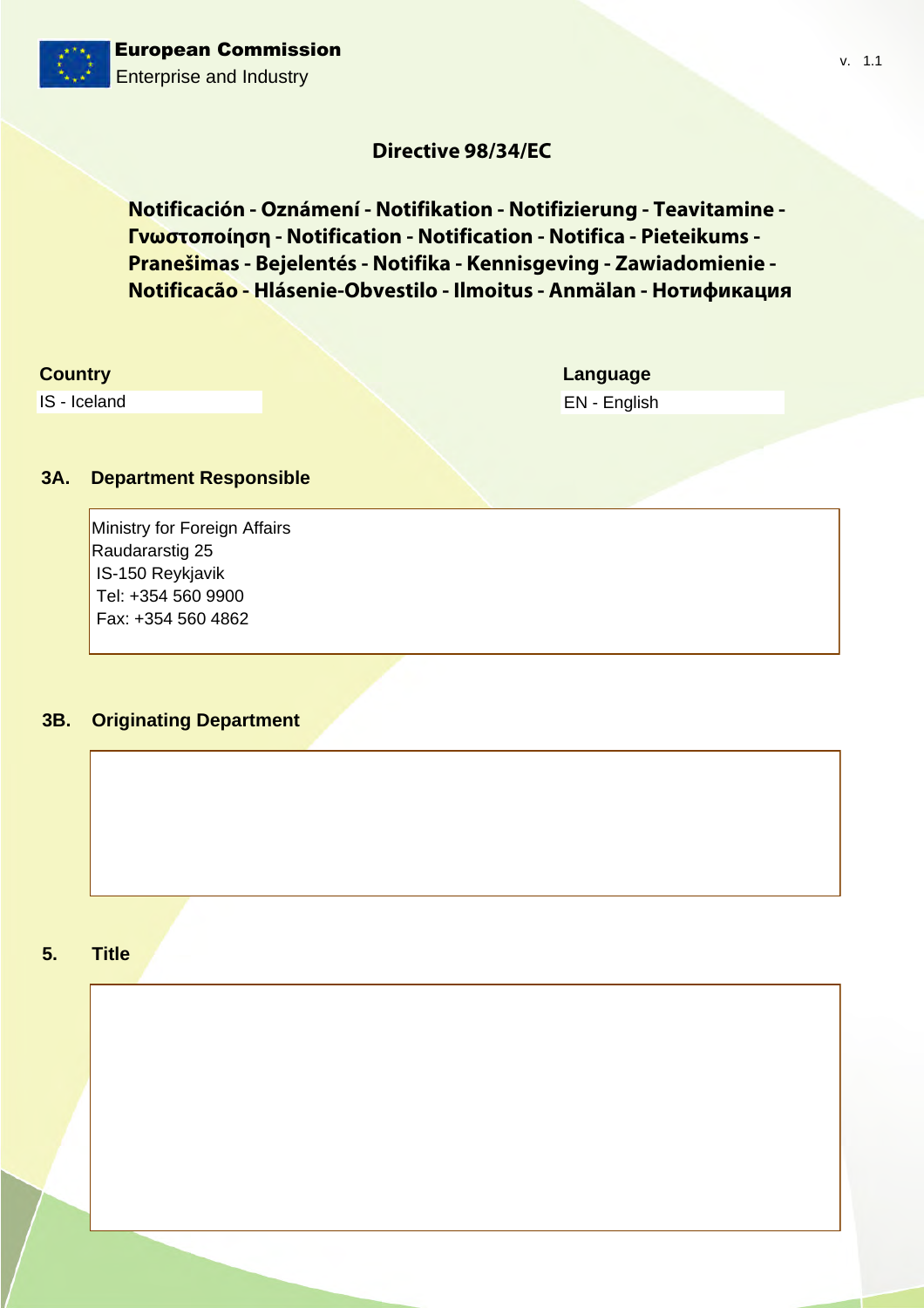#### 6. **Products and/or Services Concerned**

# **B00 - CONSTRUCTION**

### $7.$ **Notification under another Community Act**

Regulation (EC) nº 315/93 on contaminants in food

Regulations (EC) nº 852/853/854/2004 relating to the hygiene of foodstuffs

Regulation (EC) nº 1924/2006 concerning nutrition and health claims made on foods

Regulation (EC)  $n^{\circ}$  1925/2006 concerning the addition of vitamins and minerals and certain other substances to foods

Directive 94/62/EC on packaging and packaging waste

Directive 2000/13/EC on the labelling and presentation and advertising of foodstuffs

Directive 2006/123/EC on services in the internal market

 $\Box$  98/48/EC information society services only

or specify provisions

| quantitative or territorial restrictions                                          | obligation to take a specific legal form                     |
|-----------------------------------------------------------------------------------|--------------------------------------------------------------|
| requirements which relate to the shareholding of a<br>company                     | requirements which reserve access to particular<br>providers |
| a ban on having more than one establishment in<br>the territory of the same State | requirements fixing a minimum number of<br>employees         |
| fixed tariffs with which the provider must comply                                 | obligation to supply other specific services                 |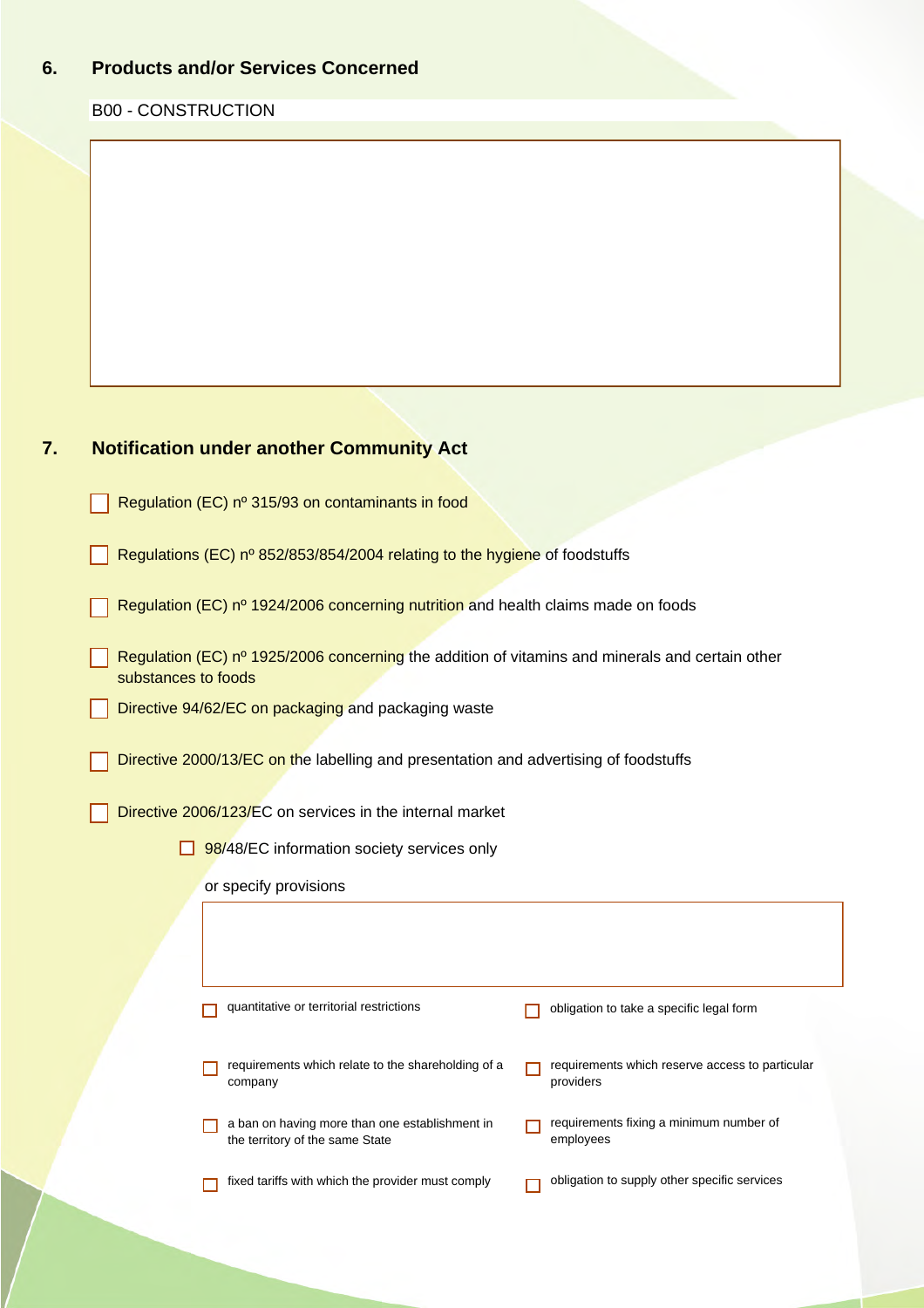### 8. **Main Content**



# $9.$ **Brief Statement of Grounds**

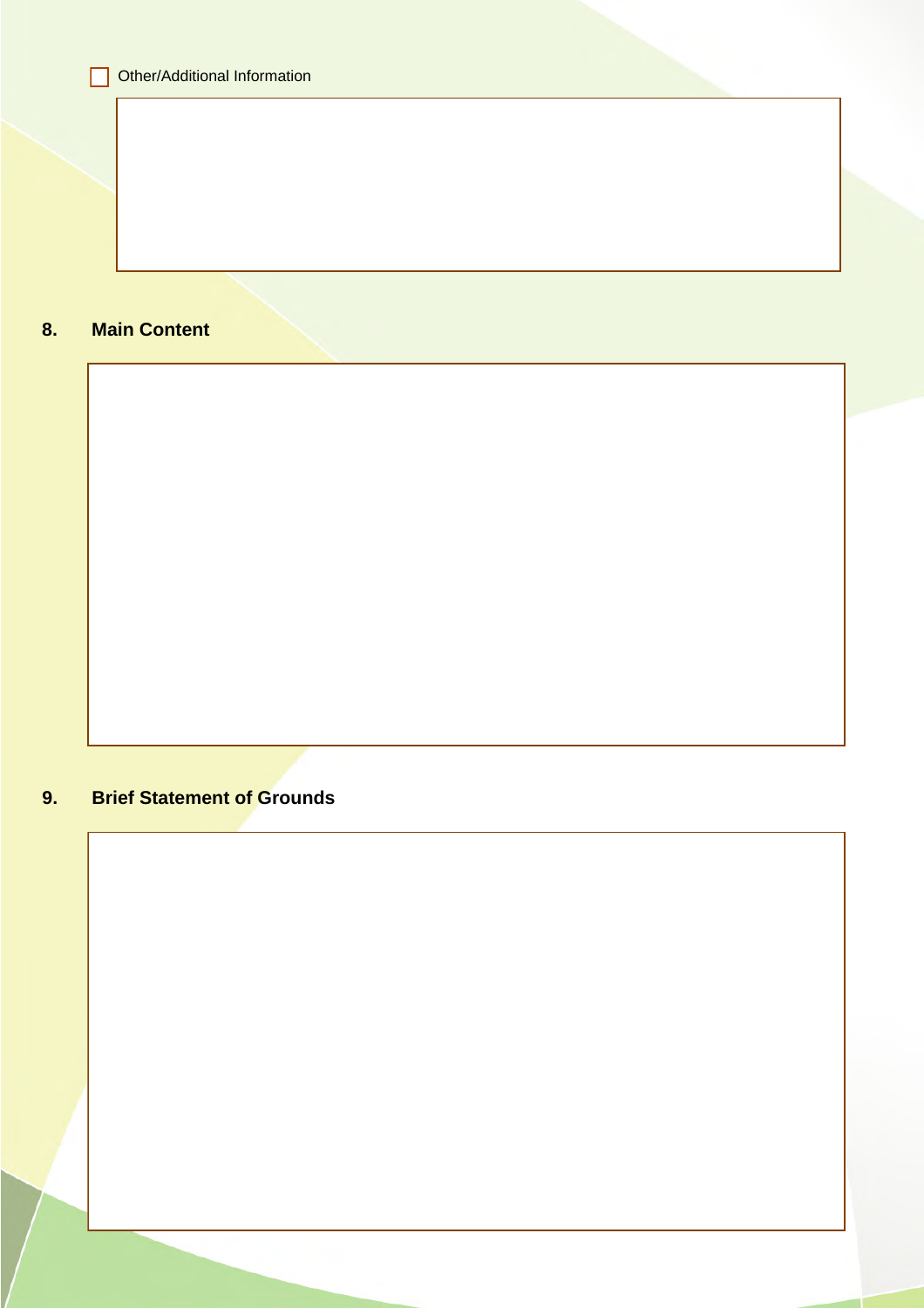# $10.$ **Reference Documents, Basic Texts**

No Basic Text exists

Limit the marketing or use of a chemical substance, preparation or product

|     | <b>References of the Basic Texts</b>                                                |
|-----|-------------------------------------------------------------------------------------|
|     |                                                                                     |
|     | Basic Texts have been forwarded within the<br>Reference of previous notification(s) |
|     | framework of a previous notification                                                |
| 11. | <b>Invocation of the Urgency Procedure</b>                                          |

 $\Box$  Yes

# $12.$ **Grounds for the Urgency**



# **Confidentiality**  $13.$

| Yes |  |
|-----|--|
|     |  |
|     |  |
|     |  |
|     |  |
|     |  |
|     |  |